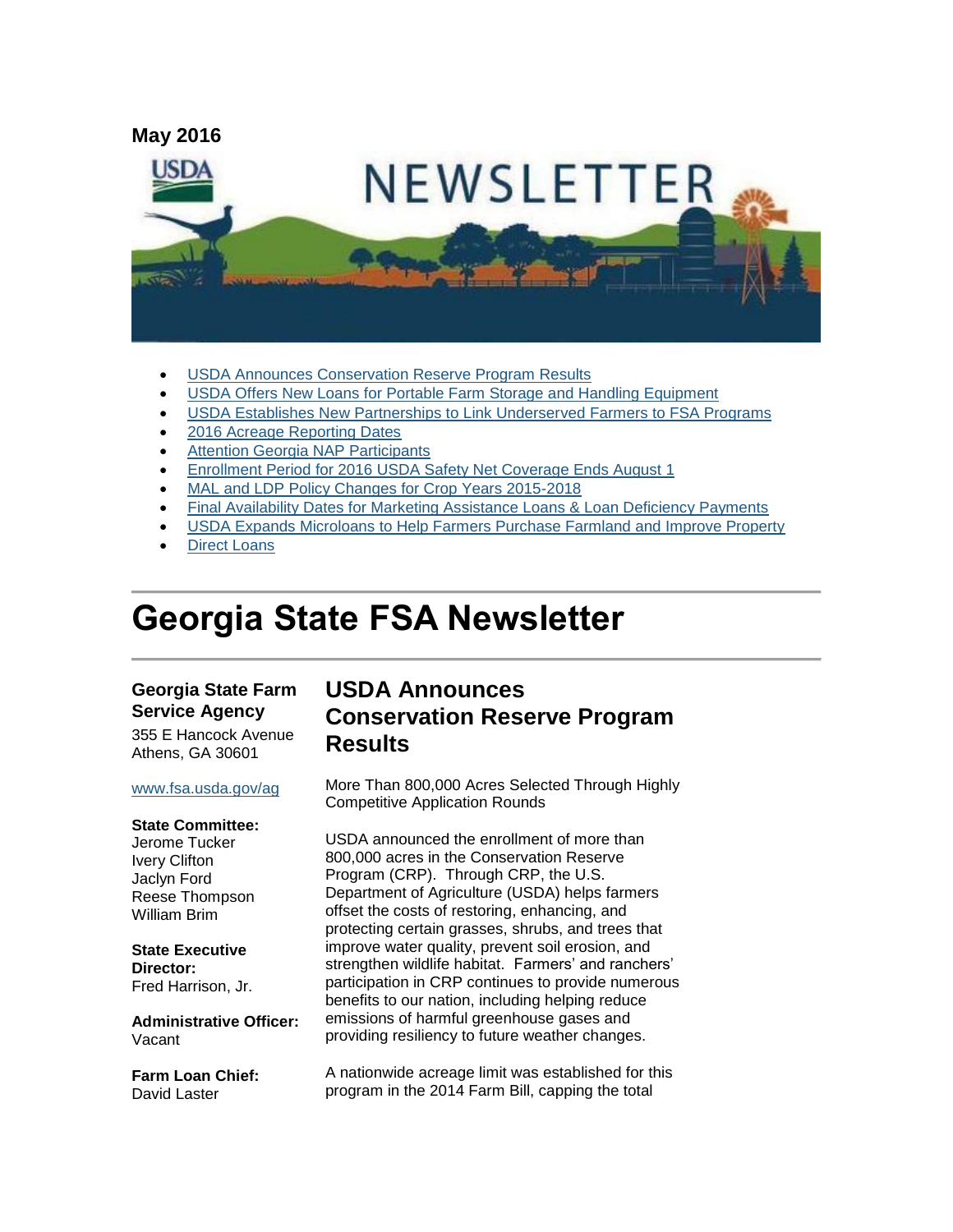**Farm Program Chief:** Brett Martin

#### **Public Affairs/Outreach:** Neal Leonard

Please contact your local FSA Office for questions specific to your operation or county.

number of acres that may be enrolled at 24 million for fiscal years 2017 and 2018. At the same time, USDA has experienced a record demand from farmers and ranchers interested in participating in the voluntary program. As of March 2016, 23.8 million acres were enrolled in CRP, with 1.7 million acres set to expire this fall.

Over three million acres have been offered for enrollment this year across the three main categories within CRP, with USDA's Farm Service Agency (FSA) receiving over 26,000 offers to enroll more than 1.8 million acres during the general enrollment period, and over 4,600 offers to enroll more than one million acres in the new CRP Grasslands program. Coming off a record-setting 2015 continuous enrollment of over 860,000 acres, more than 364,000 acres already have been accepted for 2016 in the CRP continuous enrollment, triple the pace of last year.

FSA will accept 411,000 acres in general enrollment, the most competitive selection in the history of the program, with the acreage providing record high conservation benefits. USDA selected offers by weighing environmental factors plus cost, including wildlife enhancement, water quality, soil erosion, enduring benefits, and air quality.

The results of the first-ever enrollment period for CRP Grasslands, FSA will also accept 101,000 acres in the program, providing participants with financial assistance for establishing approved grasses, trees, and shrubs on pasture and rangeland that can continue to be grazed. More than 70 percent of these acres are diverse native grasslands under threat of conversion, and more than 97 percent of the acres have a new, veteran or underserved farmer or rancher as a primary producer. FSA continues to accept CRP Grasslands offers and will conduct another ranking period later this year.

Participants in CRP establish long-term, resourceconserving plant species, such as approved grasses or trees (known as "covers") to control soil erosion, improve water quality, and develop wildlife habitat on marginally productive agricultural lands. In return, FSA provides participants with rental payments and cost-share assistance. Contract duration is between 10 and 15 years.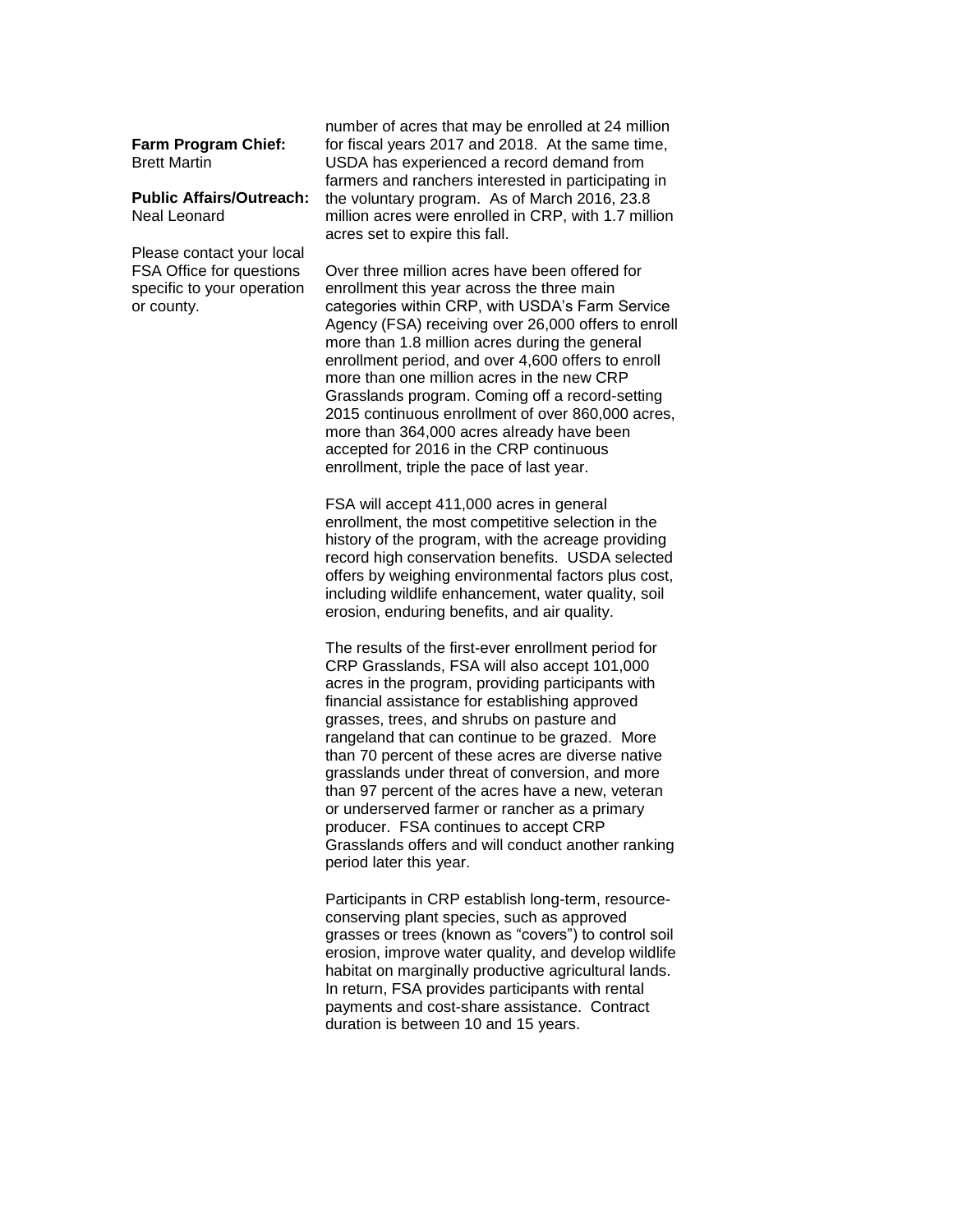To learn more about FSA's conservation programs, visit [www.fsa.usda.gov/conservation](http://www.fsa.usda.gov/conservation) or contact a local FSA county office. To find your local FSA county office, visit [http://offices.usda.gov.](http://offices.usda.gov/)

# <span id="page-2-0"></span>**USDA Offers New Loans for Portable Farm Storage and Handling Equipment**

Portable Equipment Can Help Producers, including Small-Scale and Local Farmers, Get Products to Market Quickly

USDA's Farm Service Agency (FSA) will provide a new financing option to help farmers purchase portable storage and handling equipment. The loans, which now include a smaller microloan option with lower down payments, are designed to help producers, including new, small, and mid-sized producers, grow their businesses and markets.

The program also offers a new "microloan" option, which allows applicants seeking less than \$50,000 to qualify for a reduced down payment of five percent and no requirement to provide three years of production history. Farms and ranches of all sizes are eligible. The microloan option is expected to be of particular benefit to smaller farms and ranches, and specialty crop producers who may not have access to commercial storage or on-farm storage after harvest. These producers can invest in equipment like conveyers, scales or refrigeration units and trucks that can store commodities before delivering them to markets. Producers do not need to demonstrate the lack of commercial credit availability to apply.

Earlier this year, FSA significantly expanded the list of commodities eligible for Farm Storage Facility Loan. Eligible commodities now include aquaculture; floriculture; fruits (including nuts) and vegetables; corn, grain sorghum, rice, oilseeds, oats, wheat, triticale, spelt, buckwheat, lentils, chickpeas, dry peas sugar, peanuts, barley, rye, hay, honey, hops, maple sap, unprocessed meat and poultry, eggs, milk, cheese, butter, yogurt and renewable biomass. FSFL microloans can also be used to finance wash and pack equipment used post-harvest, before a commodity is placed in cold storage.

To learn more about Farm Storage Facility Loans, visit [www.fsa.usda.gov/pricesupport](http://www.fsa.usda.gov/pricesupport) or contact a local FSA county office. To find your local FSA county office, visit [http://offices.usda.gov.](http://offices.usda.gov/)

# <span id="page-2-1"></span>**USDA Establishes New Partnerships to Link Underserved Farmers to FSA Programs**

Minority, Women, New and Beginning, Military Veteran and Urban Producers to Receive Training and Information on Agency Services

USDA announced cooperative agreements with 55 partners to educate farmers and other producers that have been historically underserved by USDA programs about Farm Service Agency (FSA) programs that provide financial, disaster, or technical support. Nearly \$2.5 million will go to nonprofits, associations, universities, and foundations that will provide training and information on agricultural best practices, local networking opportunities, and more.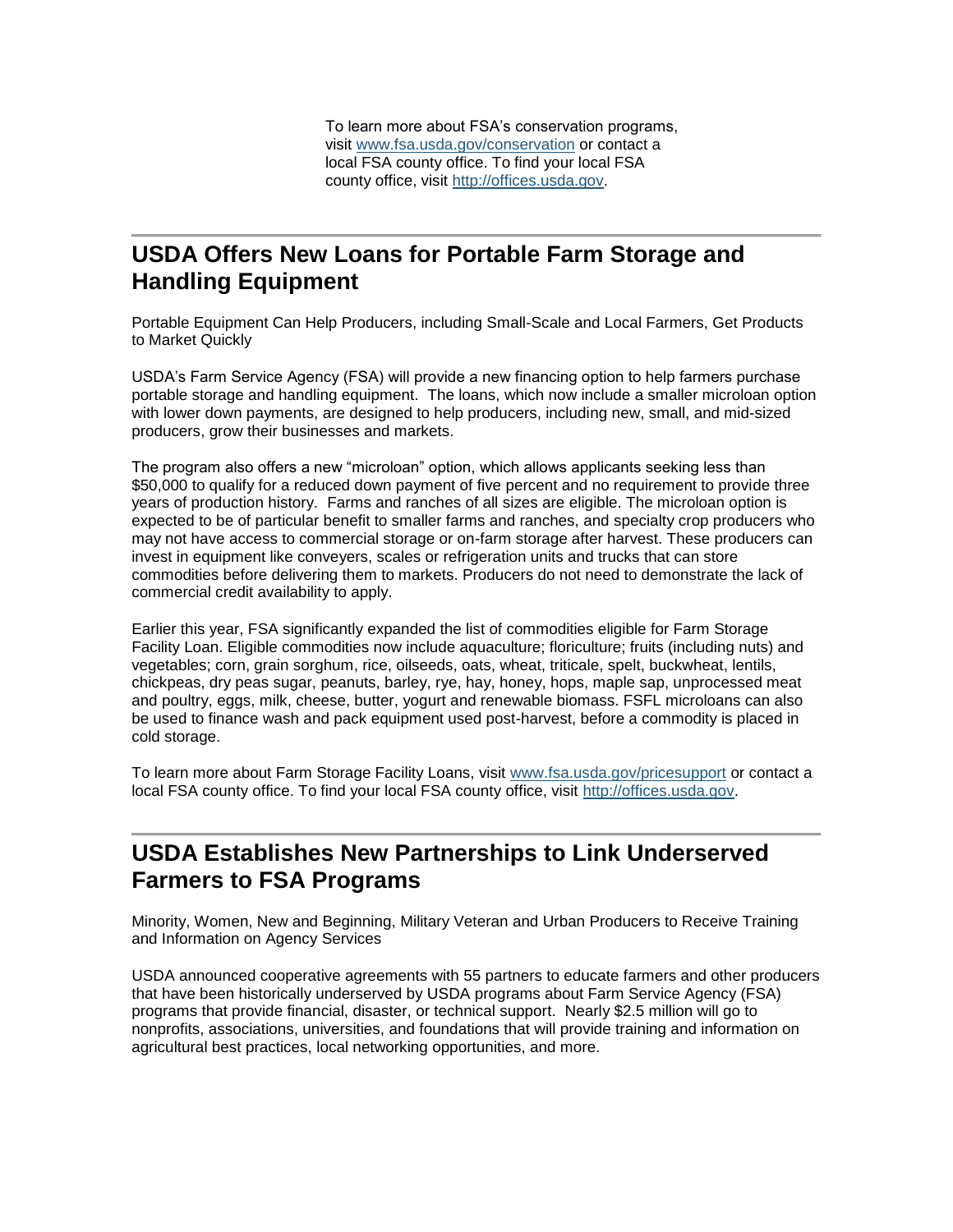FSA, which solicited applications last fall, received nearly 100 proposals that requested over \$9 million in funding. Cooperative agreements, encompassing more than 28 states, will be between \$20,000 and \$75,000 each and several involve multi-state or national efforts. A list of awardees can be found at [www.fsa.usda.gov/outreach.](http://www.fsa.usda.gov/outreach)

FSA also announced today that it is accepting proposals for consideration in the second evaluation period. Applications are due no later than July 11, 2016. Projects not selected during the first evaluation period will be reconsidered during the second period. Additional information on the funding solicitation and the related FSA programs can be found at [www.grants.gov](http://www.grants.gov/) using reference number USDA-FSA-CA-2016-001. For nonprofits and public institutions of higher education that are considering participation, a recording of the online informational session held with stakeholders is posted on the web at [www.fsa.usda.gov/outreach.](http://www.fsa.usda.gov/outreach)

## <span id="page-3-0"></span>**2016 Acreage Reporting Dates**

In order to comply with FSA program eligibility requirements, all producers are encouraged to visit their local FSA County office to file an accurate crop certification report by the applicable deadline.

The following upcoming acreage reporting dates are applicable for the entire state of Georgia -

| May 15, 2016:  | Sweet Corn (planted 1/1/16 thru 5/15/16); Tobacco, and            |
|----------------|-------------------------------------------------------------------|
|                | Tomatoes (planted 1/1/16 thru 4/5/16)                             |
| July 15, 2016: | ALL other crops for which a specific reporting deadline is not    |
|                | established – generally this includes most spring/summer-         |
|                | seeded row crops (but is not limited to) corn, cotton, CRP, grain |
|                | sorghum, peanuts, soybeans                                        |

The following exceptions apply to the above acreage reporting dates:

- If the crop has not been planted by the above acreage reporting date, then the acreage must be reported no later than 15 calendar days after planting is completed.
- If a producer acquires additional acreage after the above acreage reporting date, then the acreage must be reported no later than 30 calendars days after purchase or acquiring the lease. Appropriate documentation must be provided to the county office.
- If a perennial forage crop is reported with the intended use of "cover only," "green manure," "left standing," or "seed," then the acreage must be reported by July 15. Noninsured Crop Disaster Assistance Program (NAP) policy holders should note that the acreage reporting date for NAP covered crops is the earlier of the dates listed above or 15 calendar days before grazing or harvesting of the crop begins. For questions regarding crop certification and crop loss reports, please contact your local County FSA office.

# <span id="page-3-1"></span>**Attention Georgia NAP Participants**

Effective for the 2017 crop year, the application closing dates for the following crops have been amended to agree with current RMA policies: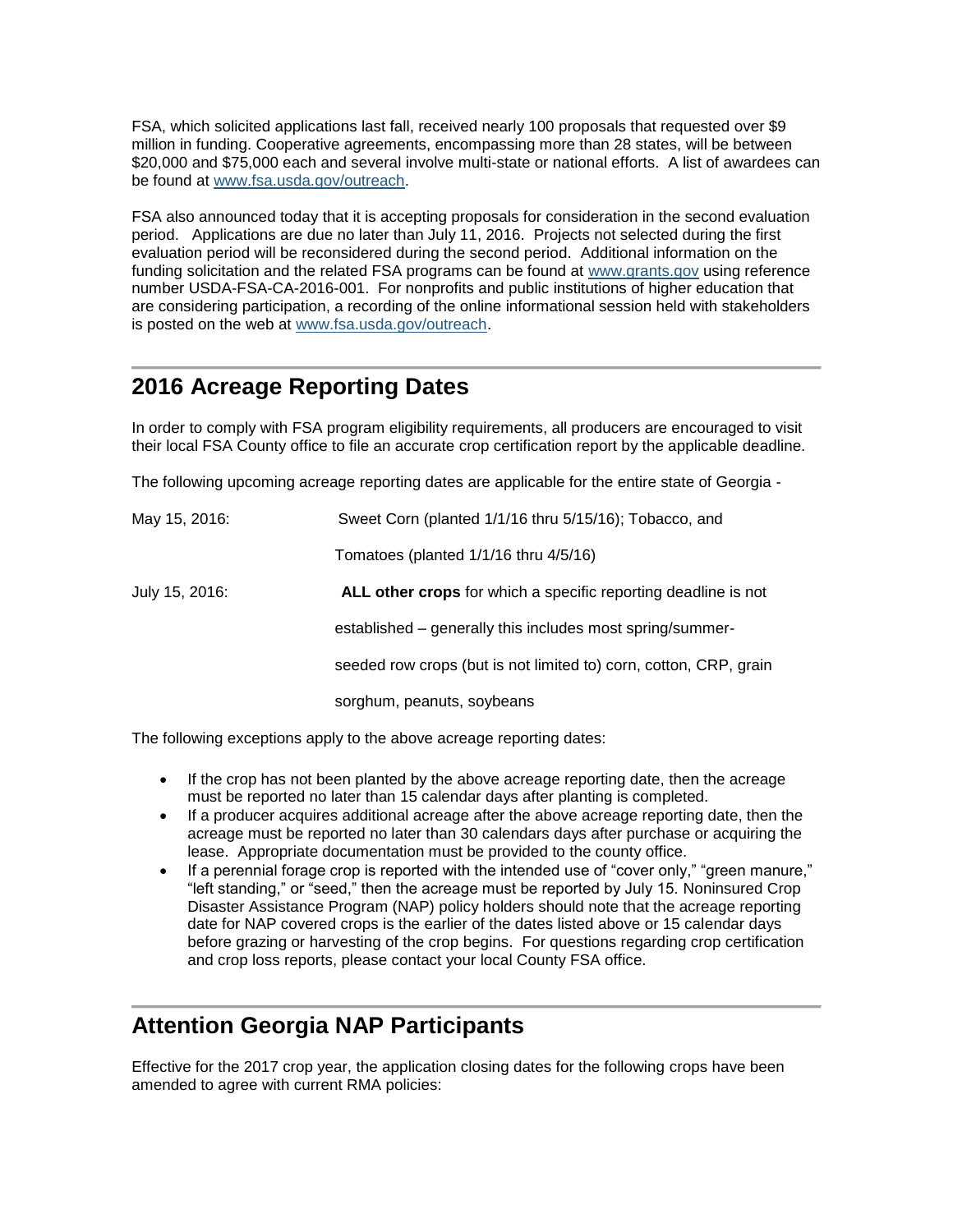7/1/2016 for Cabbage, Turnip Greens, Kale, Broccoli, Brussel Sprouts, and Collards

7/31/2016 for Sweet Corn

# <span id="page-4-0"></span>**Enrollment Period for 2016 USDA Safety Net Coverage Ends August 1**

Producers who chose coverage from the safety net programs established by the 2014 Farm Bill, known as the Agriculture Risk Coverage (ARC) or the Price Loss Coverage (PLC) programs, can visit FSA county offices through August 1, 2016, to sign contracts to enroll in coverage for 2016.

Although the choice between ARC and PLC is completed and remains in effect through 2018, producers must still enroll their farm by signing a contract each year to receive coverage.

Producers are encouraged to contact their local FSA office to schedule an appointment to enroll. If a farm is not enrolled during the 2016 enrollment period, producers on that farm will not be eligible for financial assistance from the ARC or PLC programs should crop prices or farm revenues fall below the historical price or revenue benchmarks established by the program.

The two programs were authorized by the 2014 Farm Bill and offer a safety net to agricultural producers when there is a substantial drop in prices or revenues for covered commodities. Covered commodities include barley, canola, large and small chickpeas, corn, crambe, flaxseed, grain sorghum, lentils, mustard seed, oats, peanuts, dry peas, rapeseed, long grain rice, medium grain rice (which includes short grain and sweet rice), safflower seed, sesame, soybeans, sunflower seed, and wheat. Upland cotton is no longer a covered commodity. For more details regarding these programs, go to [www.fsa.usda.gov/arc-plc.](http://www.fsa.usda.gov/arc-plc)

### <span id="page-4-1"></span>**MAL and LDP Policy Changes for Crop Years 2015-2018**

The Agricultural Act of 2014 authorized 2014-2018 crop year Marketing Assistance Loans (MALs) and Loan Deficiency Payments (LDPs), with a few minor policy changes.

Among the changes, farm-stored MAL collateral transferred to warehouse storage will retain the original loan rate, be allowed to transfer only the outstanding farm-stored quantity with no additional quantity allowed, and will no longer require producers to have a paid for measurement service when moving or commingling loan collateral.

MALs and LDPs provide financing and marketing assistance for wheat, feed grains, soybeans, and other oilseeds, pulse crops, rice, peanuts, cotton, wool, and honey. MALs provide producers interim financing after harvest to help them meet cash flow needs without having to sell their commodities when market prices are typically at harvest-time lows. A producer who is eligible to obtain a loan, but agrees to forgo the loan, may obtain an LDP if such a payment is available. Marketing loan provisions and LDPs are not available for sugar and extra-long staple cotton.

FSA is now accepting requests for 2015 MALs and LDPs for all eligible commodities after harvest.

Before MAL repayments with a market loan gain or LDP disbursements can be made, producers must meet the requirements of actively engaged in farming, cash rent tenant, and member contribution.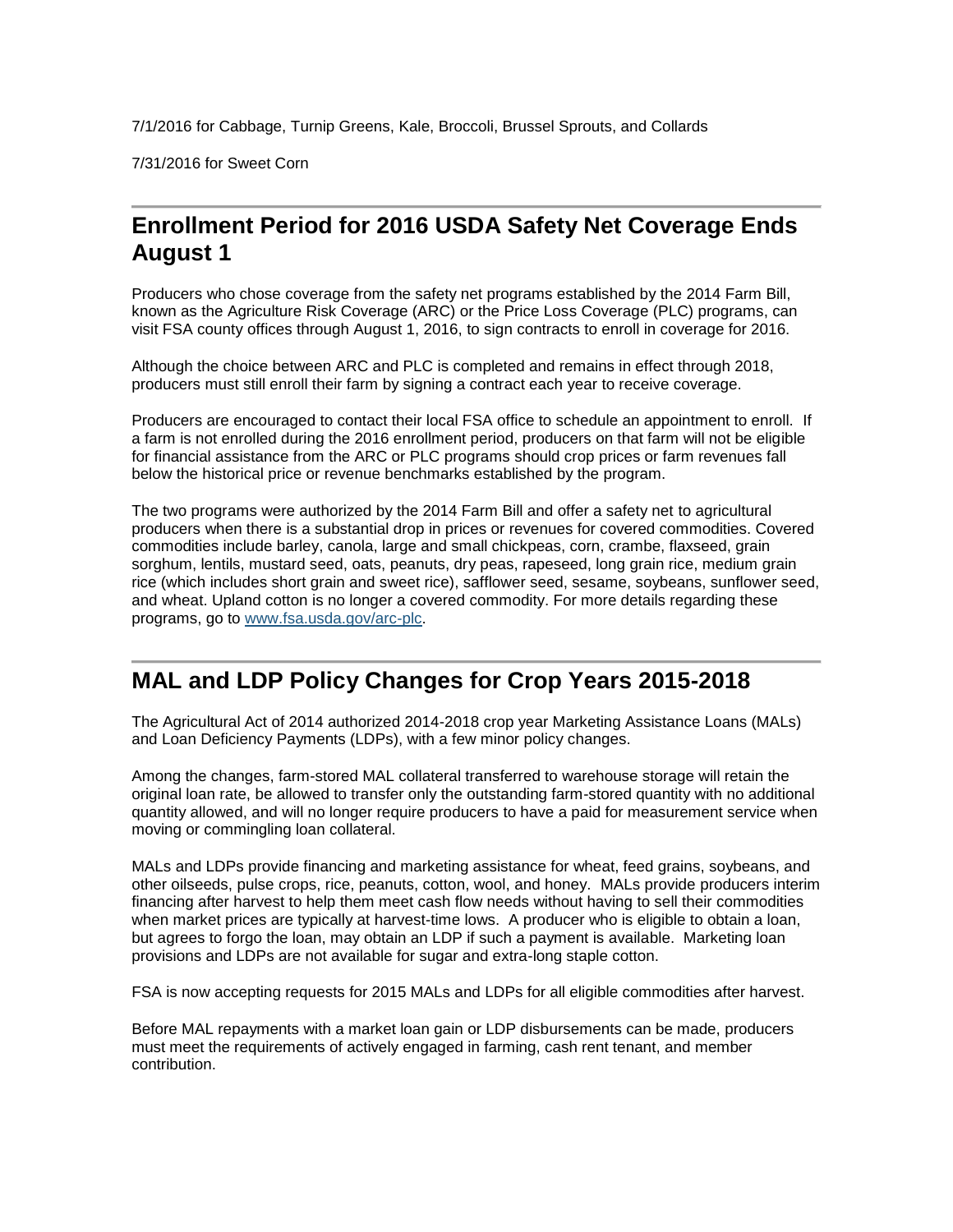Additionally, form CCC-902 and CCC-901 must be submitted for the 2014 crop year, if applicable, with a county committee determination and updated subsidiary files.

To be considered eligible for an LDP, producers must have form [CCC-633EZ,](http://forms.sc.egov.usda.gov/efcommon/eFileServices/eFormsAdmin/CCC0633EZ_140328V03.pdf) page 1 on file at their local FSA Office before losing beneficial interest in the crop. Pages 2, 3 or 4 of the form must be submitted when payment is requested.

The 2014 Farm Bill also establishes payment limitations per individual or entity not to exceed \$125,000 annually on certain commodities for the following program benefits: price loss coverage payments, agriculture risk coverage payments, marketing loan gains (MLGs), and LDPs. These payment limitations do not apply to MAL loan disbursements.

Adjusted Gross Income (AGI) provisions were modified by the 2014 Farm Bill, which states that a producer whose total applicable three-year average AGI exceeds \$900,000 is not eligible to receive an MLG or LDP. Producers must have a valid CCC-941 on file to earn a market gain of LDP.

For more information and additional eligibility requirements, please visit a nearby USDA Service Center or FSA's website [www.fsa.usda.gov.](http://www.fsa.usda.gov/)

### <span id="page-5-0"></span>**Final Availability Dates for Marketing Assistance Loans & Loan Deficiency Payments**

 May 31, 2016 - Corn, Dry Peas, Grain Sorghum, Lentils, Mustard Seed, Rice, Safflower Seed, Chickpeas, Soybeans, Sunflower Seed

## <span id="page-5-1"></span>**USDA Expands Microloans to Help Farmers Purchase Farmland and Improve Property**

Producers, Including Beginning and Underserved Farmers, Have a New Option to Gain Access to Land

The U.S. Department of Agriculture (USDA) is offering farm ownership microloans, creating a new financing avenue for farmers to buy and improve property. These microloans are especially helpful to beginning or underserved farmers, U.S. veterans looking for a career in farming, and those who have small and mid-sized farming operations.

The microloan program, which celebrates its third anniversary this week, has been hugely successful, providing more than 16,800 low-interest loans, totaling over \$373 million to producers across the country. Microloans have helped farmers and ranchers with operating costs, such as feed, fertilizer, tools, fencing, equipment, and living expenses since 2013. Seventy percent of loans have gone to new farmers.

Now, microloans will be available to also help with farm land and building purchases, and soil and water conservation improvements. FSA designed the expanded program to simplify the application process, expand eligibility requirements, and expedite smaller real estate loans to help farmers strengthen their operations. Microloans provide up to \$50,000 to qualified producers, and can be issued to the applicant directly from the USDA Farm Service Agency (FSA).

This microloan announcement is another USDA resource for America's farmers and ranchers to utilize, especially as [new and beginning farmers and ranchers](http://www.usda.gov/newfarmers) look for the assistance they need to